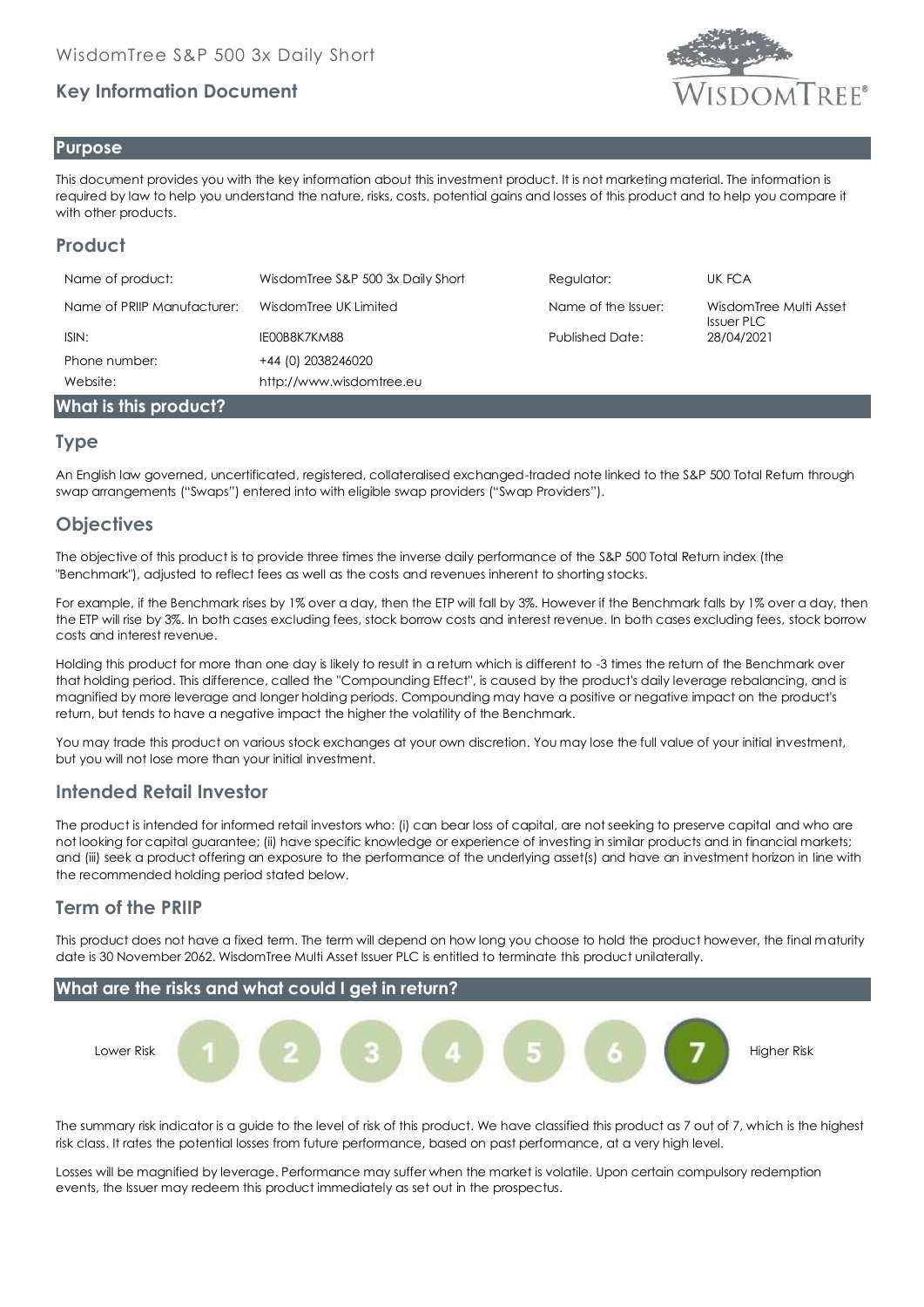

## **Key Information Document**

Be aware of currency risk. If you buy this product in a currency different than the currency of the Benchmark, the final return you will get will depend on the exchange rate between the two currencies. This risk is not considered in the indicator shown above. Upon certain compulsory redemption events, the Issuer may redeem this product immediately as set out in the prospectus.

#### **This product is only intended for investors who understand the risks involved in investing in a product with short and/or leveraged exposure.**

## **Performance Scenarios**

| Investment \$10,000  |                                     |                                          |
|----------------------|-------------------------------------|------------------------------------------|
| <b>Scenarios</b>     |                                     | One (1) day (Recommended holding period) |
| Unfavorable Scenario | What you might get back after costs | \$10,042                                 |
|                      | Average return (%)                  | 0.42%                                    |
| Moderate Scenario    | What you might get back after costs | \$9,996                                  |
|                      | Average return (%)                  | $-0.04\%$                                |
| Favourable Scenario  | What you might get back after costs | \$9,856                                  |
|                      | Average return (%)                  | $-1.44\%$                                |

The figures shown include all the costs of the product itself, but may not include all the costs that you pay to your advisor or distributor or broker. The figures do not take into account your personal tax situation, which may affect how much you get back.

#### **What happens if WisdomTree Multi Asset Issuer PLC is unable to pay out?**

The product is not protected by the Irish Deposit Guarantee Scheme or any other investor compensation or guarantee scheme. This means that if WisdomTree Multi Asset Issuer PLC is unable to pay out, you may lose all of your investment. Since the ability of WisdomTree Multi Asset Issuer PLC to pay out depends on receiving the amounts due under the product from the Swap Providers under the Swaps, it receives from the Swap Providers daily assets as collateral (the "Collateral") for such obligations with a value equal to or in excess of the value of the daily price of the product. If the Swap Providers are unable to pay WisdomTree Multi Asset Issuer PLC, its ability to pay out will be limited to the amounts realised from the Collateral, as further explained in the Prospectus.

The Reduction in Yield ("RIY") shows what impact the total costs you pay will have on the investment return you might get. The total costs take into account one-off, ongoing and incidental costs. The amounts shown here are cumulative costs of the product itself over the recomended holding period. The figures assume you invest \$10,000. The figures are estimates and may change in the future.

#### **What are the costs?**

#### **Costs over time**

| Investment \$10,000                                                                                                                        | If you cash in after One (1) day |  |  |
|--------------------------------------------------------------------------------------------------------------------------------------------|----------------------------------|--|--|
| Total costs                                                                                                                                | \$0.66                           |  |  |
| Impact on return (RIY)                                                                                                                     |                                  |  |  |
| The person selling you or advising you about this product may charge you ather cests. If so, this person will provide you with information |                                  |  |  |

The person selling you or advising you about this product may charge you other costs. If so, this person will provide you with information about these costs, and show you the impact that all costs will have on your investment over time.

### **Composition of Costs**

The table below shows:

- the impact of the different types of costs on the investment return you might get at the end of the recommended holding period
- the meaning of the different cost categories

| This table shows the impact on return per year |                             |          |                                                                                             |  |
|------------------------------------------------|-----------------------------|----------|---------------------------------------------------------------------------------------------|--|
| One-off costs                                  | Entry costs                 | 0.00%    | The impact of the costs you pay when<br>entering your investment.                           |  |
|                                                | Exit costs                  | $0.00\%$ | The impact of the costs of exiting your<br>investment when it matures.                      |  |
| Ongoing costs                                  | Portfolio transaction costs | $0.85\%$ | The impact of the costs of us buying and<br>selling underlying investments for the product. |  |
|                                                | Other ongoing costs         | 0.80%    | The impact of the costs that we take each<br>year for managing your investments.            |  |
| Incidental costs                               | Performance fees            | $0.00\%$ | The impact of the performance fee.                                                          |  |